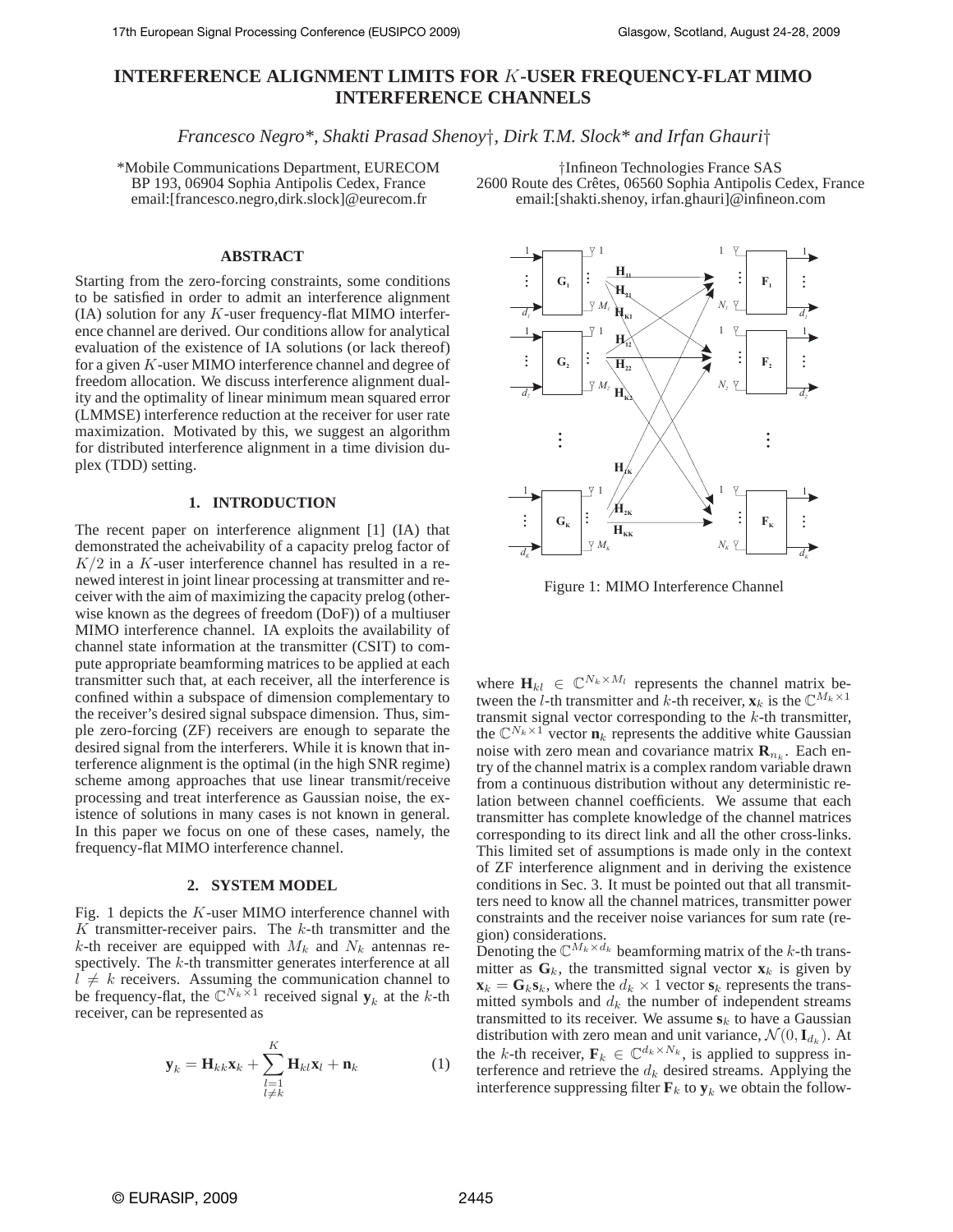$$
\mathbf{r}_k = \mathbf{F}_k \mathbf{H}_{kk} \mathbf{G}_k \mathbf{s}_k + \sum_{\substack{l=1 \ l \neq k}}^K \mathbf{F}_k \mathbf{H}_{kl} \mathbf{G}_l \mathbf{s}_l + \mathbf{F}_k \mathbf{n}_k \qquad (2)
$$

## **3. EXISTENCE CONDITIONS FOR INTERFERENCE ALIGNMENT SOLUTIONS**

The objective of IA is to design aligning matrices to be applied at the transmitters such that, the interference caused by all transmitters at each non-intended receiver lie in a common *interference subspace*. Moreover, the interference subspace and the *desired signal subspace* of each receiver should be non-overlapping. If alignment is complete, simple zero forcing (ZF) can be applied to suppress the interference and extract the desired signal.<sup>1</sup> Since interference alignment is a condition for joint transmit-receive linear zero forcing, we need to consider the ZF conditions:

$$
\mathbf{F}_k \mathbf{H}_{kl} \mathbf{G}_l = \mathbf{0} \quad \forall l \neq k \tag{3}
$$

$$
rank(\mathbf{F}_k \mathbf{H}_{kk} \mathbf{G}_k) = d_k \quad \forall k \in \{1, 2, \dots, K\} \tag{4}
$$

Finally, the traditional single user MIMO constraint  $d_k \leq$  $\min(M_k, N_k)$  also needs to be satisfied for  $d_k$  streams to be able to pass over link  $k$ .

We now wish to translate the above equations into a set of conditions that need to be satisfied for a given  $K$ -user interference channel where each user pair has  $M_k$  transmit and  $N_k$  receive antennas so  $d_k$  interference-free streams are available for communication for the k-th user pair.

The purpose of the beamformer matrix  $G_k$  is to align the transmit signal of the  $k$ -th user to the interference subspace at all  $l \neq k$  users while ensuring the rank of the equivalent channel matrix  $\mathbf{F}_k \mathbf{H}_{kk} \mathbf{G}_k$  is  $d_k$ . This implies that the beamforming matrix is determined up to an arbitrary  $d_k \times d_k$  square matrix. Since  $\mathbf{G}_k$  has dimensions  $M_k \times d_k$  the total number of variables in the beamforming matrix is reduced to  $d_k(M_k - d_k)$ . At receiver k the interference due to all other  $(K - 1)$  transmitters are grouped into a  $(N_k \times \sum_{l=1; l \neq k}^{K} d_l)$  matrix  $\mathbf{H}_{INT}^{[k]}$  =  $\left[ {\bf H}_{k1}{\bf G}_1,\ldots, {\bf H}_{k(k-1)}{\bf G}_{(k-1)}, {\bf H}_{k(k+1)}{\bf G}_{(k+1)},\ldots, {\bf H}_{kK}{\bf G}_K \right]$ that spans the interference subspace at the  $k$ -th receiver.

The total signal-space dimension at receiver  $k$  is given by the total number of receive antennas  $N_k$  of which  $d_k$ interference-free signaling dimensions are to be reserved for the signal from the  $k$ -th transmitter. This is achieved when the interference from all other transmitters lies in an independent subspace whose dimension can be at most  $N_k - d_k$ . Thus the dimension of the subspace spanned by the matrix  $\mathbf{H}_{INT}^{[k]}$  must satisfy

$$
rank(\mathbf{H}_{INT}^{[k]}) = r_k \le N_k - d_k \tag{5}
$$

In order to satisfy this condition, we impose the following constraints on  $\mathbf{H}^{[\v{k}]}_{\scriptscriptstyle INT}$ 

$$
(N_k - r_k) \left(\sum_{\substack{l=1\\l \neq k}}^K d_l - r_k\right) \tag{6}
$$

 $r_k$  is maximized when the interference contribution of each interferer spans an independent subspace. Which leads us to the upperbound  $r_k \leq \sum_{l=1; l \neq k}^{K} d_l$ . However, accounting for the inequality in (5) we have

$$
r_k = \min(d_{tot}, N_k) - d_k \tag{7}
$$

where  $d_{tot} = \sum_{k=1}^{K} d_k$ . Plugging this is in (6), the total number of constraints now become

$$
(N_k + d_k - \min(d_{tot}, N_k))(d_{tot} - \min(d_{tot}, N_k))
$$
 (8)

In order to obtain the number of variables and constraints for the complete system, we sum up the results obtained above for each transmit-receive pair. Furthermore, since a solution for the interference alignment problem will exist only if the total number of variables are greater than or equal to the total number of constraints that need to be satisfied in the problem, we have

$$
\sum_{k=1}^{K} d_k (M_k - d_k) \ge \sum_{k=1}^{K} d_k [d_{tot} - N_k]_+\tag{9}
$$

where  $|x|_{+} = \max(0, x)$ .

*Remark:* In most practical systems  $d_{tot} \geq N_k$ , in which case, the  $[d_{tot} - N_k]_+$  on the RHS of (9) reduces to  $(d_{tot} N_k$ ). Assuming that the number of receiving antennas is not greater than the total number of transmitted streams,  $d_{tot} \geq$  $N_k$ , the total number of constraints in (8) becomes:

$$
d_k(d_{tot} - N_k) \tag{10}
$$

The above equation only dictates the total number of transmit and receive antennas that should be available in the system and does not convey any information in terms of the actual distribution of antennas among users. Therefore, additional conditions arising from combinations of transmit and receive antennas and the number of streams need to be considered in order to decide if an interference alignment solution exists for the given  $K$ -user MIMO system. We do this by considering the following pairwise condition that takes into account the interference at receiver  $k$  due to transmitter  $l$ . It is known that this interference must lie in a subspace of proper dimension given by

$$
rank(\mathbf{H}_{kl}\mathbf{G}_l) = r_{kl} \quad \Rightarrow \quad r_{kl} \le N_k - d_k \tag{11}
$$

In general  $r_{kl} \in \{[d_l - [M_l - N_k]_+]_+, \ldots, d_l\}$ . The rank is zero when  $G_l$  is perfectly aligned to the orthogonal complement of the space spanned by  $H_{kl}$  (which amounts to transmitter  $l$  suppressing all interference to receiver  $k$ ) and is equal to  $d_l$  when none of streams from the *l*-th transmitter are aligned to the orthogonal complement. Denoting by  $(\alpha_{kl})$ the number of streams aligned to the orthogonal complement of  $\mathbf{H}_{kl}$ , we have  $r_{kl} = d_l - \alpha_{kl}$  where  $\alpha_{kl}$  satisfies the conditions:  $0 \leq \alpha_{kl} \leq [M_l - N_k]_+$  and  $\sum_{k=1, k \neq l}^{K} \alpha_{kl} \leq d_l$ .

Since *l*-th transmitter should align its streams at all  $k \neq l$ receivers the condition (11) must be satisfied for all the receivers. So

$$
[d_l + d_k - N_k]_+ \le \alpha_{kl} \le [M_l - N_k]_+ \quad \forall k \neq l. \tag{12}
$$

<sup>&</sup>lt;sup>1</sup>We say alignment is complete when there is no interference power in the desired signal subspace. However, it is possible that part of the signal lies in the interference space. Indeed, in such cases, the ZF receiver discards the part of the signal in the interference subspace.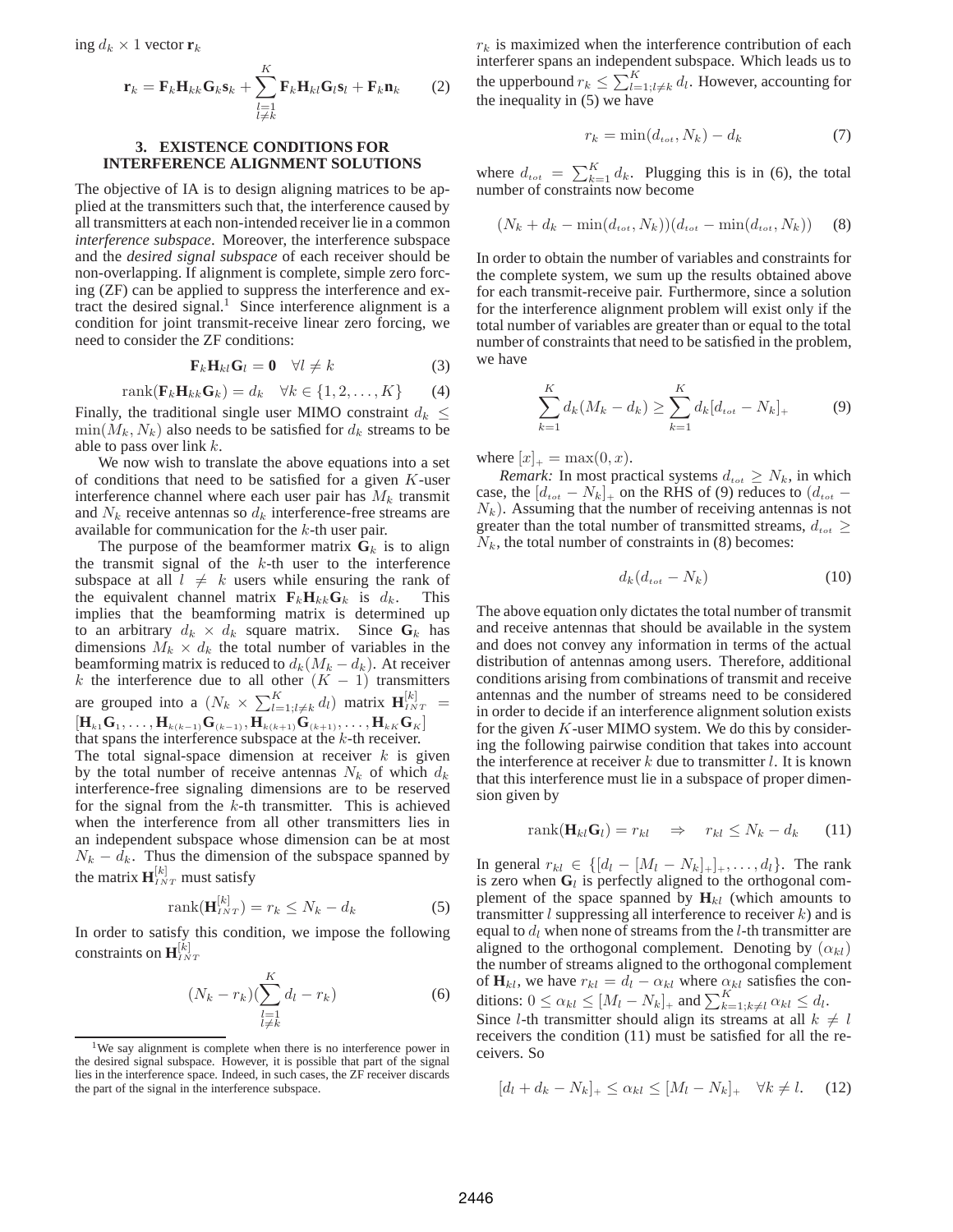Finally, since the total number of streams that transmitter  $l$ can align must be bounded above by the rank of  $G_l$  we impose the inequality

$$
\sum_{\substack{k=1\\k\neq l}}^{K} [d_l + d_k - N_k]_+ \leq d_l \tag{13}
$$

We now have the set of conditions that need to be satisfied for a given MIMO interference channel with  $K$  users and  $M_k$ ,  $N_k$  antennas to transmit  $d_k$  interference free streams which we enumerate here

$$
\sum_{k=1}^{K} d_k (M_k - d_k) \ge \sum_{k=1}^{K} d_k [d_{tot} - N_k]_+ \tag{14}
$$

$$
\begin{aligned} \left[d_l + d_k - N_k\right]_+ &\leq \left[M_l - N_k\right]_+ & \forall k \neq l \qquad (15) \\ & K \end{aligned}
$$

$$
d_l \geq \sum_{\substack{k=1\\k\neq l}}^{\infty} [d_l + d_k - N_k]_+ \quad \forall l \tag{16}
$$

$$
d_k \leq \min(N_k, M_k) \quad \forall k \tag{17}
$$

## **3.1 Alignment Duality**

There are another set of conditions that need to be considered in order to complete the existence conditions. These conditions arise from the equations

$$
\mathbf{F}_{l}\mathbf{H}_{lk}\mathbf{G}_{k}=\mathbf{0}\quad\forall k\neq l\tag{18}
$$

$$
rank(\widetilde{\mathbf{F}}_k \widetilde{\mathbf{H}}_{kk} \widetilde{\mathbf{G}}_k) = d_k \quad \forall k \in \{1, 2, \dots, K\} \tag{19}
$$

which corresponds to the interference alignment constraints of the dual problem where all transmitters and receivers exchange roles. In other words, when  $\tilde{\mathbf{F}}_l = \mathbf{G}_l^H$ ,  $\tilde{\mathbf{G}}_k =$  $\mathbf{F}_k^H$ ,  $\widetilde{\mathbf{H}}_{lk} = \mathbf{H}_{kl}^H$  in (3) and (4). The dual problem of an interference channel is again an interference channel, involving the reciprocal channel. For the ZF case (interference alignment) the conditions (18)-(19) for the dual problem are obtained immediately by simply taking the transpose of (3)-(4) for the original problem [2]. If the ZF filters are replaced by MMSE receive filters that are the optimal interference suppressing filters (c.f Sec. 5) we conjecture a sum-rate duality for the K-user MIMO interference channel for an appropriate choice of receiver noise covariance matrices and transmit power constraints. This duality for the centralized approach is the motivation for the distributed TDD algorithm proposed in Sec. 5. In this section we focus on interference alignment duality and hence restrict ourselves to a ZF design. As a direct consequence of interference alignment duality, for an interference alignment solution to exist, the conditions in (14)- (16) should also be satisfied when the  $M_k$  and  $N_k$  are interchanged.

# **4. INTERFERENCE ALIGNMENT: SPECIFIC SCENARIOS**

In the previous section, we derived the conditions that must be satisfied to admit an interference alignment solution in the most general case without any assumption on the system parameters. In this section we look at some interesting special cases and their implications on the interference alignment conditions (14)-(17).

#### **4.1 Identical Stream and Antenna Configuration (ISAC)**

Consider a K-user interference channel where each user pair has identical antenna configurations. Furthermore, it is required that user pairs have demanded the same number of interference free signaling dimensions. Simply put:  $M_k = M, N_k = N, d_k = d \quad \forall k$ . We call such a system an identical stream and antenna configuration (ISAC) system. For such a system, the conditions (14) through (17) take considerably simpler forms and can be expressed as

$$
(M-d) \geq [Kd-N]_{+} \tag{20}
$$

$$
[2d - N]_{+} \leq [M - N]_{+} \tag{21}
$$

$$
d \ge (K-1)[2d-N]_{+} \tag{22}
$$

$$
d \leq \min(N, M) \tag{23}
$$

In the course of the work reported in this paper, the authors came across independent work in [3] where such a system is referred to as a symmetric case and denoted by  $(M, N, d)^K$ . Indeed, for  $K \geq N$ , the conditions in (20) through (23) coincide with the results [3]. However their conditions do not address the  $K = 2$  case. We show this with an example of a 2 user ISAC system with  $M = N = 3, d = 2$ . For this case, the conditions derived in [3] suggest that  $d = 2$  is feasible which is not true since the maximum DoF in the 2 user case with  $M$  antennas at each node is known to be a maximum of  $M$  [4]. The conditions derived in this paper address this and show that indeed  $d = 2$  is infeasible. In addition, for the asymmetric cases (non ISAC cases) our conditions are more explicit and restrictive.

## **4.2 Interference Alignment For Real Signals**

The key observation we make in this section is that by using real signal constellations in place of complex constellations, transmission over a complex channel of any given dimension can be interpreted as transmission over a real channel of double the original dimension (by treating the in-phase and quadrature components as separate channels). This doubling of dimensions provide additional flexibility in achieving the total DoF available in the network. We show this with a simple example of a 3 user ISAC MIMO interference channel where each transmitter and receiver has the same number of antennas. i.e.,  $M = N = 3$ . From the results of the earlier section, we can show that the maximum interference-free streams available per-user obeys  $d \leq 1.5$ . Since the concept of transmitting 0.5 streams does not make any practical sense any interference alignment solution that exists for this system allows reception of a maximum of 1 interference-free stream per user. However, if the complex channel is considered to be composed of two real channels and if the transmitters and receivers use real signal constellations, the dimensions involved in the above problem are doubled and hence allows for a finer adjustment of  $d_k$ 

Representing the  $2M_k \times 2N_k$  *real* MIMO channel as

$$
\hat{\mathbf{H}} = \left[ \begin{array}{cc} \text{Re}\{\mathbf{H}\} & -\text{Im}\{\mathbf{H}\} \\ \text{Im}\{\mathbf{H}\} & \text{Re}\{\mathbf{H}\} \end{array} \right]
$$

and using  $\hat{\mathbf{x}}$  to represent the  $2N_k \times 1$  real signal vector, the received signal at the  $k$ -th receiver in equation (1) can now be expressed as

$$
\hat{\mathbf{y}}_k = \hat{\mathbf{H}}_{kk}\hat{\mathbf{x}}_k + \sum_{\substack{l=1\\l \neq k}}^K \hat{\mathbf{H}}_{kl}\hat{\mathbf{x}}_l + \hat{\mathbf{n}}_k
$$
 (24)

1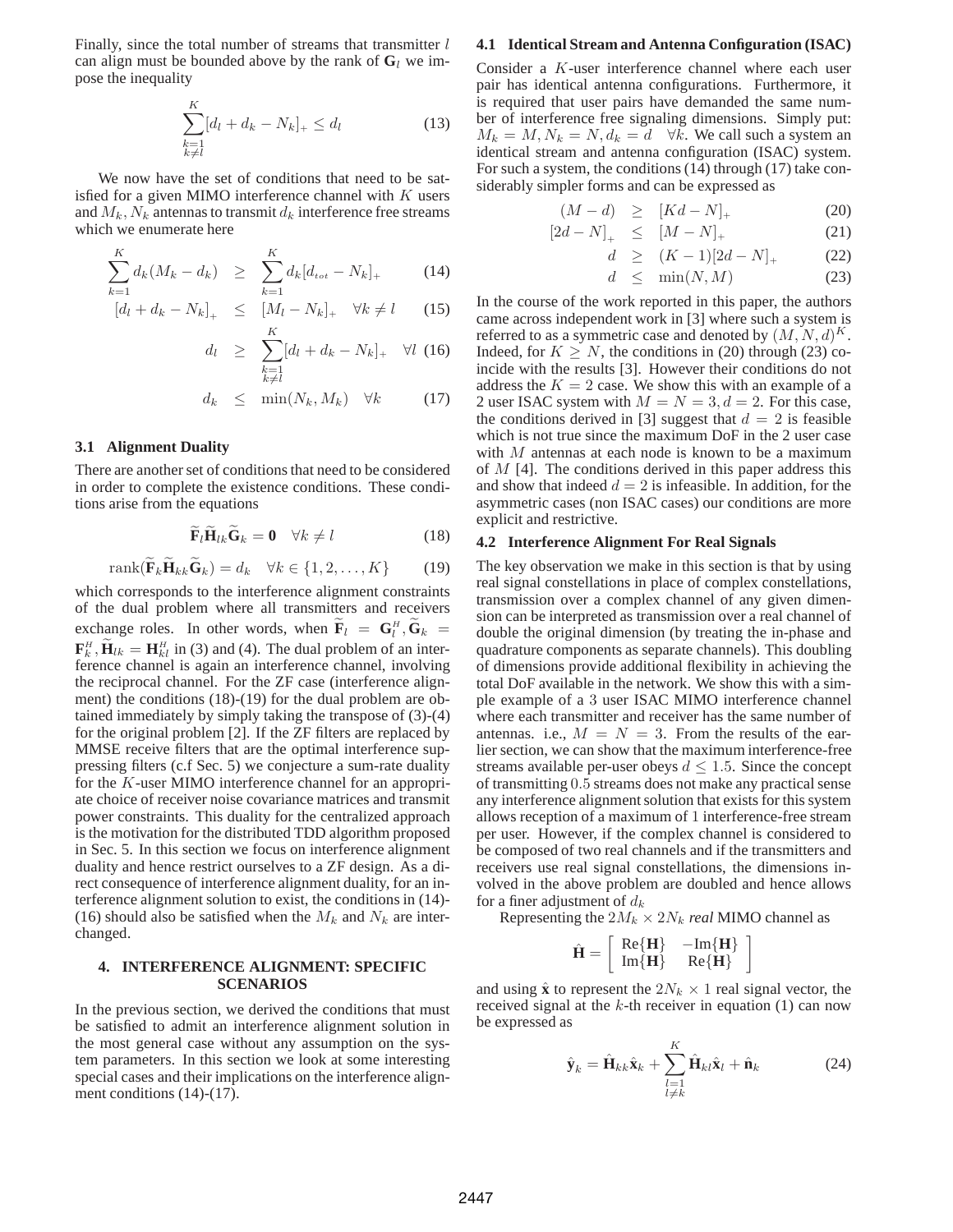In our example, each user is now capable of transmitting 3 real streams thereby exploiting fully all the available per-user DoF.

## **4.3 Linear Interference Suppression at One Side**

For a fixed distribution of  $d_k$  among the K-users in the interference channel, (14) dictates the total number of transmit and receive antennas in the system. However, there exists a certain amount of flexibility in distributing these antennas among the transmitters and the receivers provided the new distribution  $M'_{k}$  and  $N'_{k}$  does not violate the conditions in (15) through (17). In this section we describe two particular cases where all the interference suppression is handled on one side of the communication link.

Let the K-users each transmit  $d_k$  streams. Apart from  $d_k$ antennas, all the antennas can be moved to the other side of the transmission link.

#### *4.3.1 Complete Interference Suppression at the Receiver*

If  $M_k - d_k$  antennas are moved from the transmitter to the receiver, the total number of antennas in each link remains the same while we now have  $M'_{k} = d_{k}$  transmit antennas and  $N_k' = N_k + (M_k - d_k)$  receive antennas.

In such a system any kind of processing at the transmitter is ruled out. Thus the beamforming matrix reduces to the identity matrix. i.e.,  $G_k = I_{d_k}$ . Interference suppression is now completely handled at the receiver using a zero forcing interference suppressor. For the  $k$ -th receiver we have

$$
\mathbf{F}_k \mathbf{H}_{kl} \mathbf{G}_l = 0 \Rightarrow \mathbf{F}_k \mathbf{H}_{kl} = 0 \quad \forall l \neq k \tag{25}
$$

such that

$$
\mathbf{F}_k^H = \mathbf{P}_{\mathbf{H}_{k\underline{k}}}^{\perp} \mathbf{H}_{kk} \tag{26}
$$

where  $\frac{1}{\mathbf{H}_{k,k}}$  is the orthogonal complement of the column space spanned by the matrix  $H_{kk}$  $\left[{\mathbf{H}}_{k1},\ldots,{\mathbf{H}}_{k(k-1)},{\mathbf{H}}_{k(k+1)},\ldots,{\mathbf{H}}_{kK}\right] \quad \in$  $N_k' \times \sum_{l \neq k} d_l$ that in turn contains all channel matrices corresponding to the cross-links at receiver  $k$  ( $\mathbf{H}_{kk}$  represents the interference subspace spanned at the  $k$ -th receiver).

$$
\mathbf{P}_{\mathbf{H}_{k\underline{k}}}^{\perp} = \mathbf{I}_{N'_{k}} - \mathbf{H}_{k\underline{k}} (\mathbf{H}_{k\underline{k}}^{H} \mathbf{H}_{k\underline{k}})^{-1} \mathbf{H}_{k\underline{k}}^{H} \tag{27}
$$

*4.3.2 Complete Interference Suppression at the Transmitter* Alternatively, consider the situation where the transmitter completely suppresses all interference. We now move  $N_k$  –  $d_k$  antennas from the receiver to the transmitter to obtain the following new distribution of antennas:  $M'_{k} = M_{k} + (N_{k}$  $d_k$ ) and  $N_k^{'} = d_k$ .

In this case the matrix representing the receive filter reduces to an identity matrix  $(\mathbf{F}_k = \mathbf{I}_{d_k})$  and the beamformer matrix satisfies the conditions

$$
\mathbf{F}_{k}\mathbf{H}_{kl}\mathbf{G}_{l}=0 \Rightarrow \mathbf{H}_{kl}\mathbf{G}_{l}=0 \quad \forall l \neq k \tag{28}
$$

The solution to this problem is similar to that of complete interference suppression at the receiver. The interference subspace spanned at the l-th receiver is described by the matrix  $\mathbf{H}_{ll} = [\mathbf{H}_{1l}^H, \ldots, \mathbf{H}_{(l-1)l}^H, \mathbf{H}_{(l+1)l}^H, \ldots, \mathbf{H}_{Kl}^H] \in \mathbb{C}^{M_l^{'} \times \sum_{k \neq l} d_k}.$ Hence the beamforming matrix at the  $l$ -th transmitter is given by the orthogonal complement of the subspace spanned by the matrix  $H_{ll}$ :

$$
\mathbf{G}_l = \mathbf{P}_{\mathbf{H}_{ll}}^\perp \mathbf{H}_{ll}^H
$$

## **5. ITERATIVE ALGORITHM FOR INTERFERENCE ALIGNMENT**

The sum rate duality for the centralized approach conjectured in Sec. 3.1 motivates us to propose a distributed algorithm in the TDD setting. We start with a brief discussion on the optimality of linear minimum mean squared error (LMMSE) interference suppressors (in terms of maximizing sum-rate in low and intermediate SNR regimes and maximizing achievable DoF in the high SNR regime) given the linear beamforming filters applied at the transmitters. In general, an interference alignment solution consists of beamformers applied at the transmitters that confine all the interference components in the  $N_k$  dimensional received signal  $y_k$  to an interference subspace of dimensions at most  $N_k - d_k$  and interference suppressors applied at the receivers in order to extract the interference-free streams (represented by the vector  $\mathbf{r}_k$ ) from the received signal where

$$
\mathbf{y}_k = \mathbf{H}_{kk}\mathbf{x}_k + \mathbf{v}_k = \mathbf{H}_{kk}\mathbf{G}_k\mathbf{s}_k + \mathbf{v}_k \tag{29}
$$

 $\mathbf{v}_k = \sum_{l=1; l \neq k}^K \mathbf{H}_{kl} \mathbf{x}_l + \mathbf{n}_k$  accounts for the total interference and noise contribution in  $y_k$  and  $\mathbf{R}_{vv}$  represents its covariance matrix. Since the received signal has the same structure for all k we can drop the index  $k$  in order to simplify notations. The mutual information at each receiver can now be expressed as

$$
I = \log \det(\mathbf{I} + \mathbf{R}_{vv}^{-1} \mathbf{H} \mathbf{G} \mathbf{Q} \mathbf{G}^H \mathbf{H}^H)
$$
(30)

where **Q** is the covariance matrix of the transmitted signal. As a consequence of applying an LMMSE interference suppressing filter  $\mathbf{F} = \mathbf{Q} \mathbf{G}^H \mathbf{H}^H (\mathbf{R}_{vv} + \mathbf{H} \mathbf{G} \mathbf{Q} \mathbf{G}^H \mathbf{H}^H)^{-1}$  to y, the mutual information at the output of the filter can be expressed as

$$
I_{LMMSE} = \log \det(\mathbf{I} + (\mathbf{FR}_{vv}\mathbf{F}^H)^{-1}\mathbf{F}\mathbf{H}\mathbf{G}\mathbf{Q}(\mathbf{F}\mathbf{H}\mathbf{G})^H) (31)
$$

Now, it is possible to show that the LHS of (31) is exactly the same as the LHS of (30). Which implies that, for a given linear beamforming filter applied at the transmitter, the LMMSE interference-suppressing filter applied at the receiver under the assumption that all interfering signals can be treated as Gaussian noise does not lose any information of the desired signal in the process of reducing the  $N_k$  dimensional **y** to a  $d_k$  dimensional vector **r**. In other words, the linear MMSE interference suppressor filter is information lossless [5]. This together with the duality relationship between interference alignment on a given channel and its corresponding dual channel for the basis of our conjecture that the optimal transmit filter is the MMSE interference suppressing filter for a dual interference channel consisting of reciprocal channel matrices and certain transmit and noise covariance matrices. We note however that a related approach of per-stream MMSE processing in [6] and also in the max-SINR algorithm proposed in [2] that treats the  $d_k-1$ streams of each user as part of interference result in unnecessary constraints being imposed and thus lead to sub-optimal solutions.

#### **5.1 Distributed TDD approach**

We describe here a sub-optimal distributed approach to find the transmit and receive filters for the case of a TDD system assuming that each receiver has accurate knowledge of the channel matrix corresponding to its direct link and